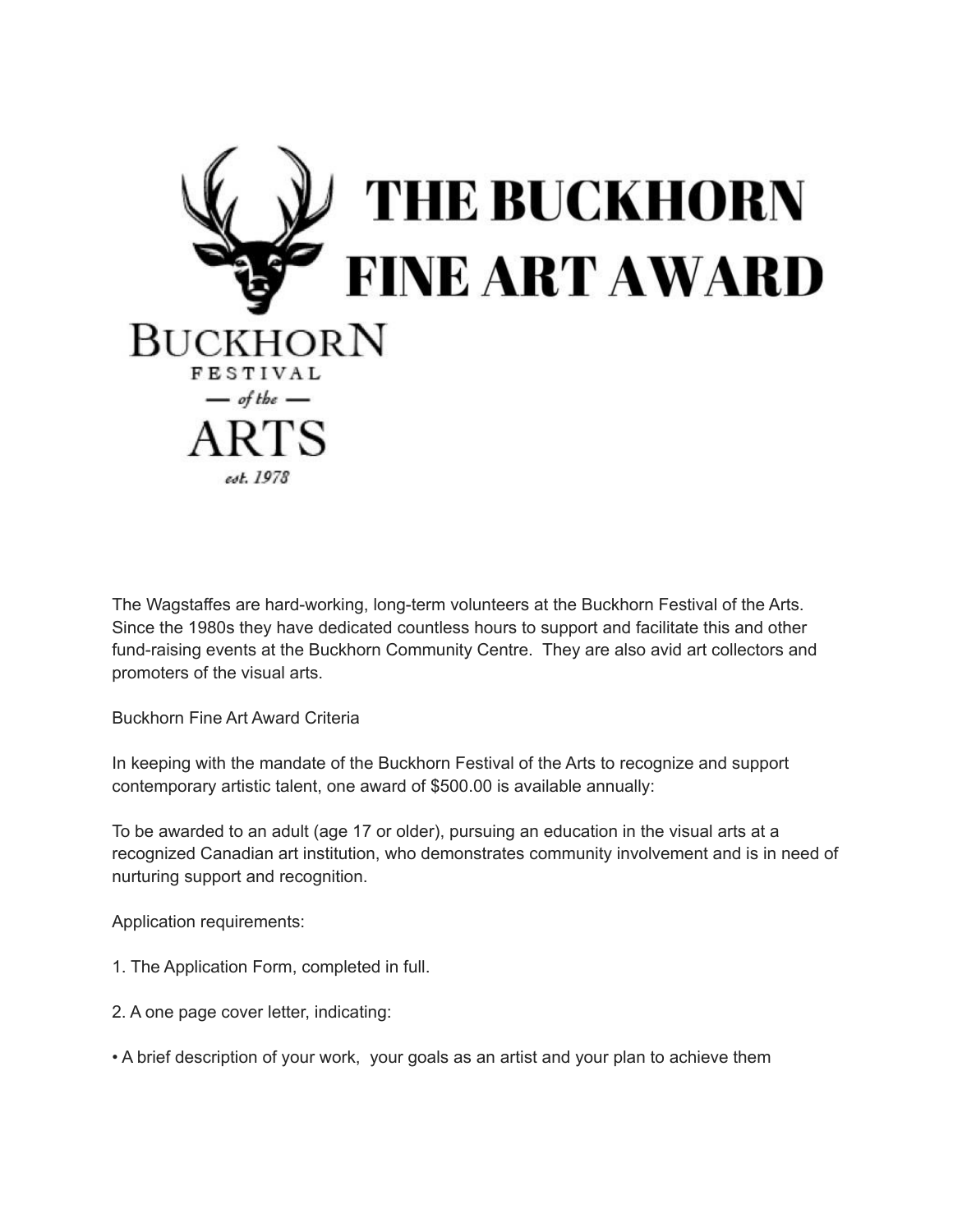• Current art-related activities and community involvement, including any special affiliations (community and/or educational groups) and/or art-related awards or special recognition

• Proof that you are enrolled in a visual arts program at an accredited Canadian post-secondary institution.

3. Images can be emailed to info@buckhornartfestival.ca along with the completed application or a CD can be mailed containing 6 high-resolution images of current art work (completed within the last 3 years), and a list of each work's title, size and medium should accompany your application along with any other relevant support material.

Applicants who have been shortlisted will be notified before the end of July, and one (per applicant) of their submitted works will be selected for display at the Buckhorn Festival of the Arts. The selected art work must be delivered to the Buckhorn Community Centre on or before 8 pm Monday, August 8, 2022, and picked up at the close of the Festival (4 pm on Sunday,August 14, 2022).

The successful candidate will be selected by a panel of professional artists who are affiliated with the Buckhorn Festival of the Arts, and the award will be presented at the Buckhorn Festival of the Arts on Sunday, August 14, 2022 at 2:45 pm.

2022 Buckhorn Fine Art Award Application Form

Deadline for application: July 19, 2022 (must be received by this date)

Mail to: Buckhorn Festival of the Arts, P.O. Box 280, Buckhorn, ON K0L 1J0

Courier to: Buckhorn Festival of the Arts, 1782 [Lakehurst](https://www.google.com/maps/search/1782+Lakehurst+Road,+Buckhorn?entry=gmail&source=g) Road, Buckhorn, ON K0L 1J0

Contact: Phone 705-657-1918 or email info@buckhornartfestival.ca

Applicant's Name (please print clearly)

Home phone: \_\_\_\_\_\_\_\_\_\_\_\_\_\_\_\_\_\_\_\_\_\_\_\_\_Other phone: \_\_\_\_\_\_\_\_\_\_\_\_\_\_\_\_\_\_\_\_\_\_\_\_\_\_\_\_\_\_

\_\_\_\_\_\_\_\_\_\_\_\_\_\_\_\_\_\_\_\_\_\_\_\_\_\_\_\_\_\_\_\_\_\_\_\_\_\_\_\_\_\_\_\_\_\_\_\_\_\_\_\_\_\_\_\_\_\_\_\_\_

Email: \_\_\_\_\_\_\_\_\_\_\_\_\_\_\_\_\_\_\_\_\_\_\_\_\_\_\_\_\_\_\_\_\_\_\_\_\_\_\_\_\_\_\_\_\_\_\_\_\_\_\_\_\_\_\_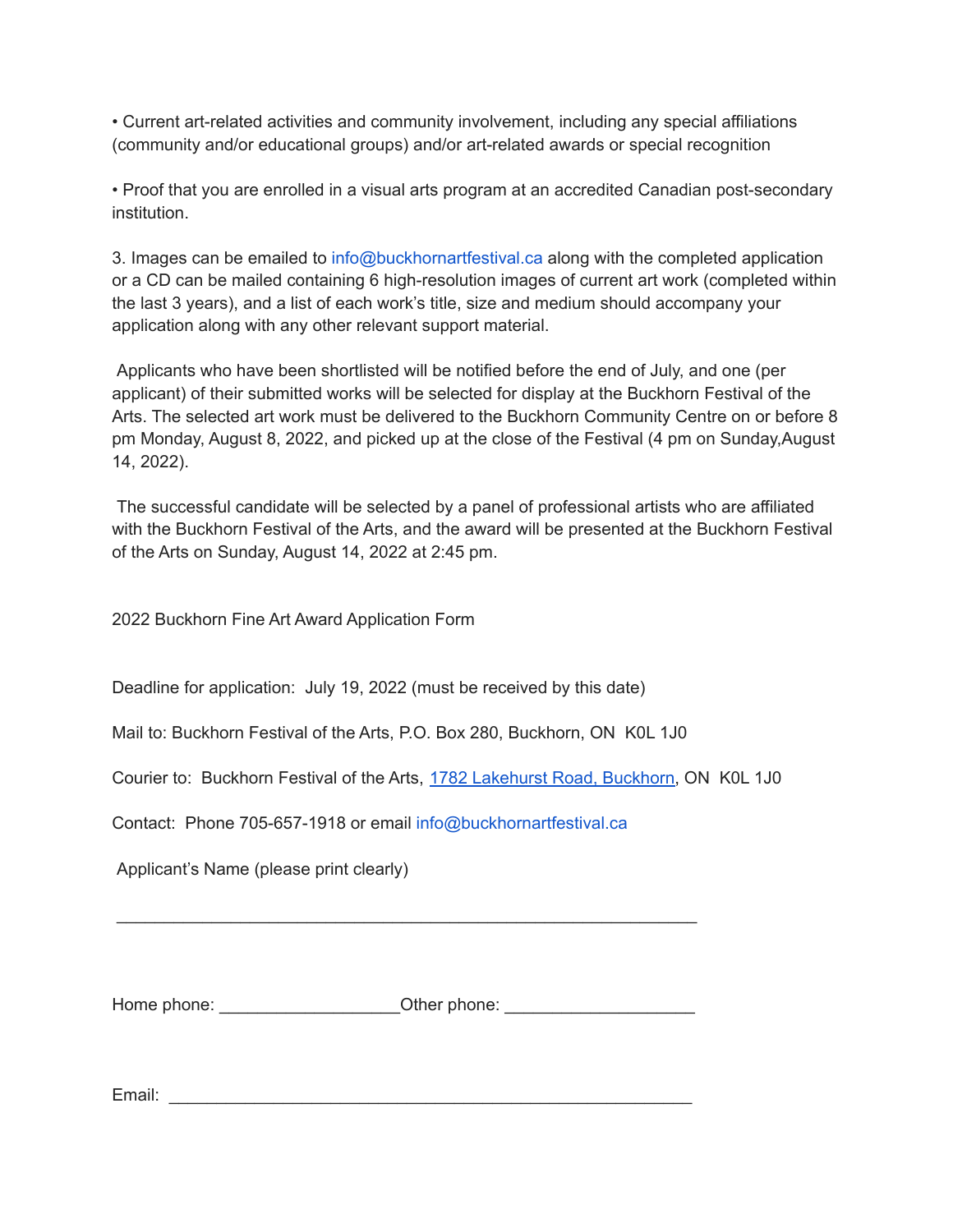Mailing address: (be sure to include City, Province and Postal Code)

\_\_\_\_\_\_\_\_\_\_\_\_\_\_\_\_\_\_\_\_\_\_\_\_\_\_\_\_\_\_\_\_\_\_\_\_\_\_\_\_\_\_\_\_\_\_\_\_\_\_\_\_\_\_\_\_\_\_\_\_\_

\_\_\_\_\_\_\_\_\_\_\_\_\_\_\_\_\_\_\_\_\_\_\_\_\_\_\_\_\_\_\_\_\_\_\_\_\_\_\_\_\_\_\_\_\_\_\_\_\_\_\_\_\_\_\_\_\_\_\_\_\_

\_\_\_\_\_\_\_\_\_\_\_\_\_\_\_\_\_\_\_\_\_\_\_\_\_\_\_\_\_\_\_\_\_\_\_\_\_\_\_\_\_\_\_\_\_\_\_\_\_\_\_\_\_\_\_\_\_\_\_\_\_

Rules of Application:

• For consideration by the Jury, the application form must be completed in full.

• Six high resolution (JPG) image files emailed or on a CD must be included with this application form.

• CD to be clearly marked with Artist's name.

Application Submission will be accepted by email or through regular mail. If you submit by regular mail and want your submission returned please include a self-addressed, postage paid envelope of a sufficient size to hold your CD.

• Include a cover letter with your application.

Description of Images (including Title, Medium, Size, Year Completed)